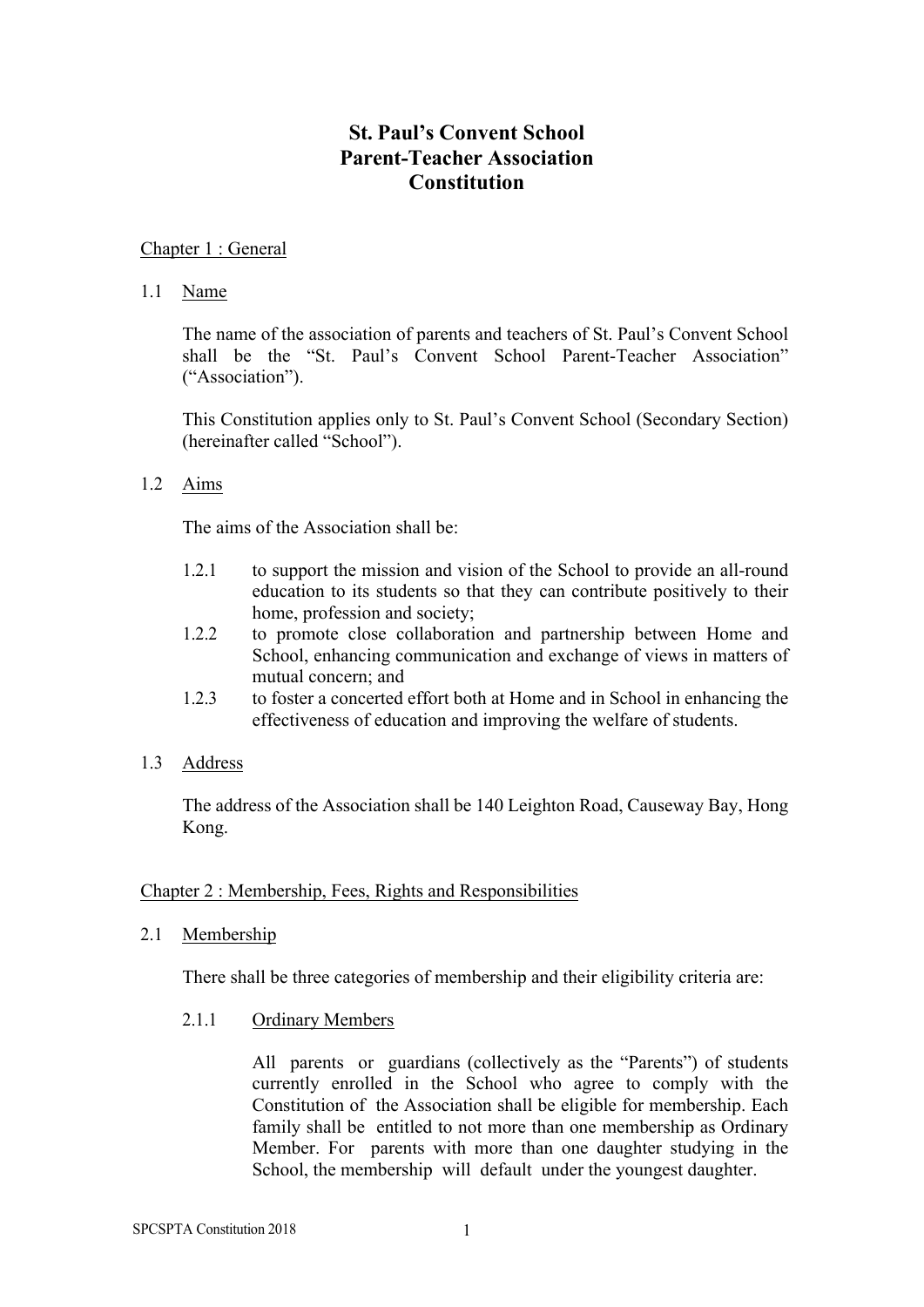All membership will take effect upon the approval by the Executive Committee and payment of the annual subscription fee. The term of membership shall commence on 1st September and end on 31st August of the following year except the term of founding membership which shall commence on the day of establishment of the Association.

#### 2.1.2 Ex-Officio Members

All teaching staff of the School shall be Ex-Officio Members of the Association. Their membership shall cease upon the termination of their employment by the School.

#### 2.1.3 Honorary Members

The following persons may be nominated by the Executive Committee to be Honorary Members:

- (i) former Executive Committee Members;
- (ii) former Ex-Officio Members of the Executive Committee; and
- (iii) former Members and other persons who have made important and distinguished contribution to the Association.

Honorary membership will take effect upon the approval by the Executive Committee in the first Executive Committee Meeting of the academic year. A majority vote of the Members present is required.

The term for an honorary membership is five years unless otherwise earlier terminated under 2.4.

Honorary Members who become eligible for the membership as Ordinary Members shall have their Honorary status revoked automatically.

#### 2.2 Membership Fee

- 2.2.1 Each Ordinary Member shall pay an annual subscription fee to the Association. The Executive Committee shall stipulate the amount of such subscription fee from time to time. The annual subscription fee is in accordance with the term of membership and shall be paid to the Association on or before the Annual General Meeting. Cheques made payable to the "St. Paul's Convent School Parent-Teacher Association" should be crossed. Ex-Officio Members and Honorary Members are exempted from paying subscription fees.
- 2.2.2 Any person who joins the Association as an Ordinary Member after  $1<sup>st</sup>$ September shall pay the subscription fee in full. All subscription fees once paid are non-refundable under any circumstances.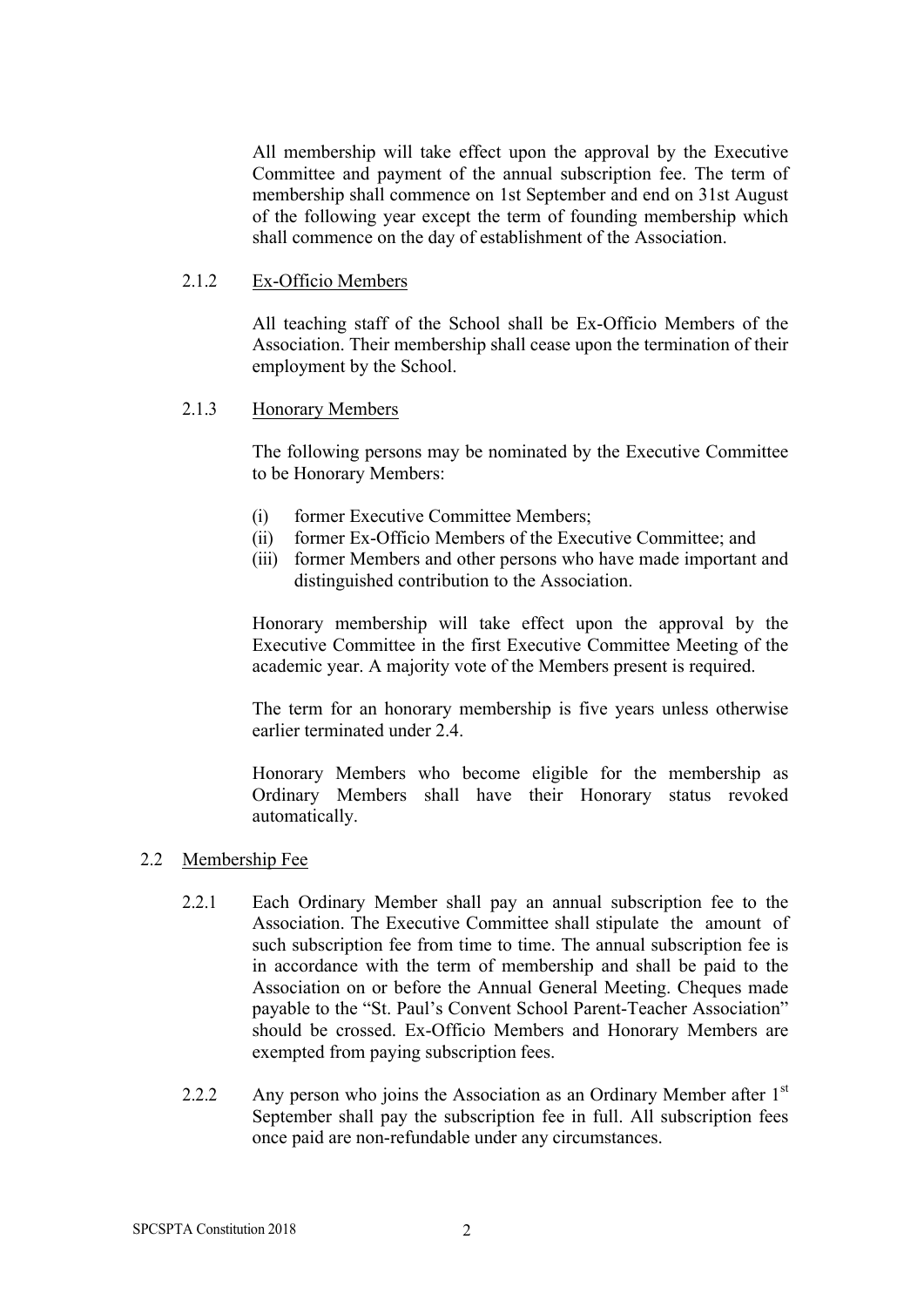## 2.3 Rights and Obligations of Members

- 2.3.1 Members shall have the following rights during the Annual General Meetings and Extraordinary General Meetings ("General Meetings"):
	- (i) Ordinary Members shall have the right to attend, move, second, and vote for a motion. They shall have the right to elect and be elected to the office of the Executive Committee.
	- (ii) Ex-Officio Members shall have the right to attend, move, second, and vote for a motion. They shall have the right to elect and be elected to the office of the Executive Committee.
	- (iii) Honorary Members shall not have the right to amend, move, second, and vote for a motion. They shall not have the right to elect and be elected to the office of the Executive Committee.
- 2.3.2 Apart from the rights mentioned in 2.3.1, all Members shall have the rights to attend all activities organized by the Association and to enjoy all privileges of the Association.
- 2.3.3 All Members shall attend the Annual General Meetings, observe the rules of the Constitution of the Association and abide by the decisions of the Executive Committee and resolutions passed at any General Meetings.
- 2.3.4 All Members shall actively participate in and support activities organized by the Association.
- 2.3.5 All Members shall work for the Association on a voluntary basis and shall not be entitled to remuneration in respect of any work performed for the Association.
- 2.3.6 Subject to the written approval by the Executive Committee, no Member shall use the name of the Association for any purposes including, but not limited to, the participation in political propaganda, commercial activities or any activities that may undermine the interest of the Association.
- 2.3.7 Ordinary Members shall pay the subscription fee for membership on time.

### 2.4 Termination and Removal of Membership

- 2.4.1 The membership of a Member shall be terminated if the Executive Committee is satisfied that the Member is in breach of the Constitution of the Association and/or has acted in such a way that the property of the Association is endangered or is jeopardized.
- 2.4.2 The membership of a Member shall be terminated instantly if he or she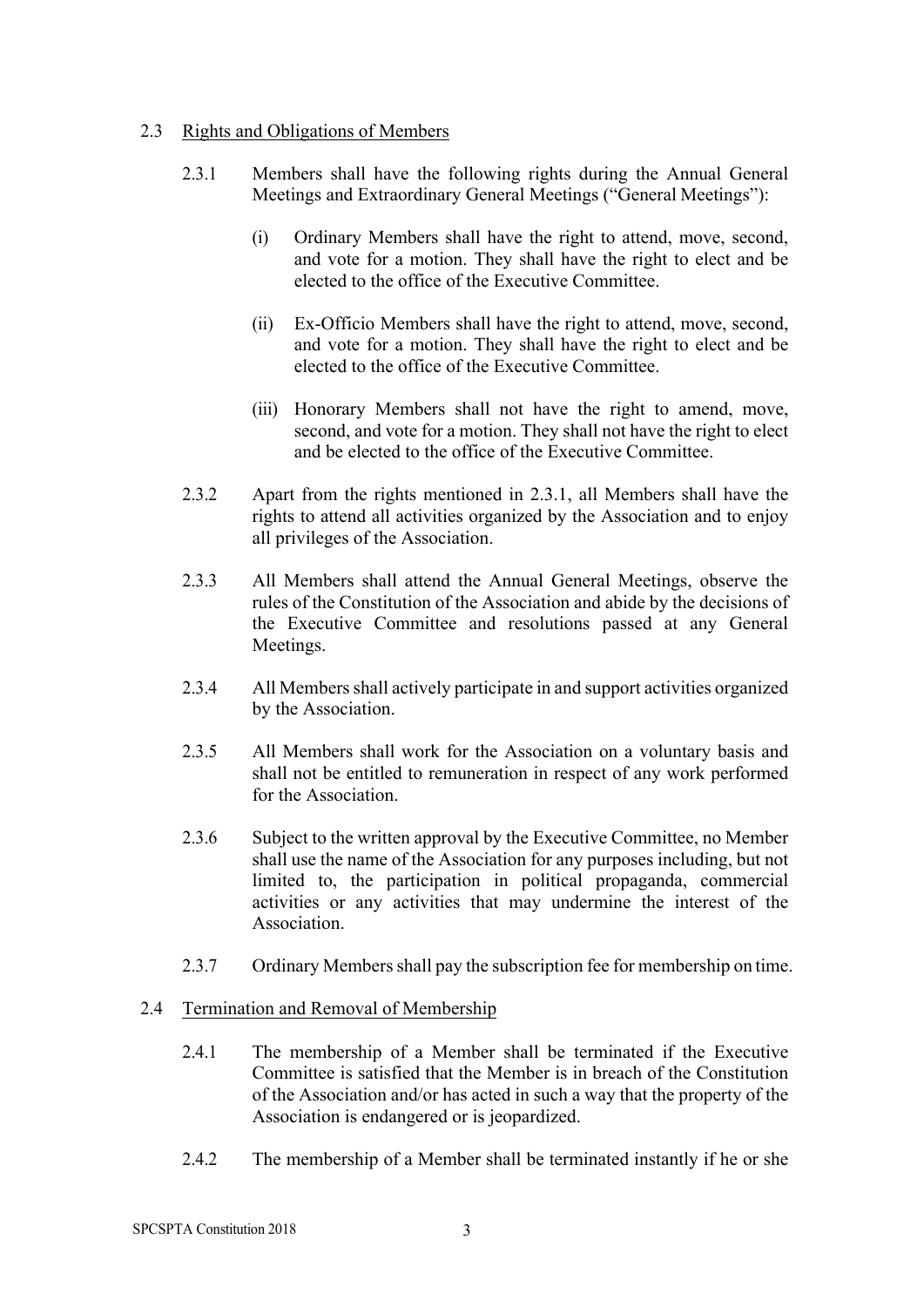is convicted of a criminal offence in Hong Kong.

2.4.3 An Ordinary Member or an Honorary Member may terminate and resign from membership by giving a two-month prior notice in writing to the Executive Committee. Such resignation shall be effective upon confirmation in writing by the Executive Committee.

## Chapter 3 : Organization

- 3.1 The organization of the Association shall consist of a General Assembly and an Executive Committee.
- 3.2 The General Assembly shall be the highest authority of the Association and be composed of all the Members of the Association. When the General Assembly is in recess, all matters of the Association shall be conducted by the Executive **Committee**

### Chapter 4 : General Assembly

- 4.1 Annual General Meeting
	- 4.1.1 The Annual General Meeting shall be held once a year during the first term of the academic year.
	- 4.1.2 The business of the Annual General Meeting shall include the following matters:
		- (i) to approve the minutes of the previous Annual General Meeting;
		- (ii) to approve the Annual Report of the Association;
		- (iii) to approve the Financial Report of the Association;
		- (iv) to amend the Constitution of the Association, if applicable;
		- (v) to discuss general affairs of the Association, if any; and
		- (vi) to elect Members of the Executive Committee, if applicable.

### 4.2 Extraordinary General Meeting

- 4.2.1 The Extraordinary General Meeting may be convened by the Executive Committee on its own initiative.
- 4.2.2 The Chairperson of the Executive Committee shall convene the Extraordinary General Meeting within 30 days of receipt of a written request bearing Members' signatures representing at least 15% of the Members of the Association. The written request shall state the subject or subjects for discussion. Discussions held and resolutions passed at the Extraordinary General Meeting shall be confined to those issues set out in the said written request. If the issues involve proposed amendments to the Constitution of the Association, those issues shall be approved by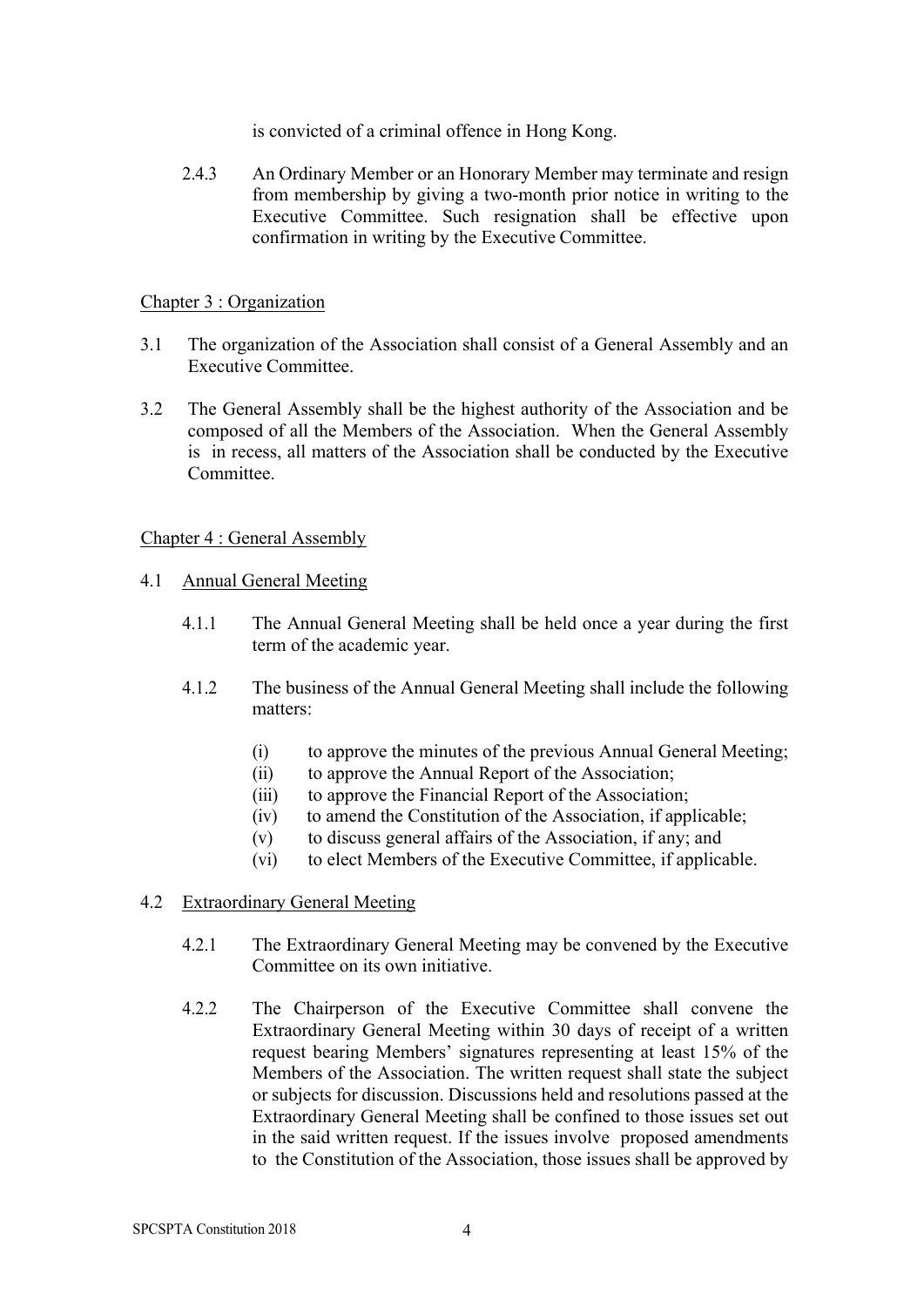the School Advisory Board before they could be discussed during the Extraordinary General Meeting.

4.3 Notice of General Meetings

The Executive Committee shall give at least fourteen days' written notice specifying the place, date, time and agenda for Annual General Meetings or Extraordinary General Meetings.

## 4.4 Quorum for General Meetings

- 4.4.1 The quorum for General Meetings shall be 50 Members (other than Honorary Members) or 10% of the total number of Members (other than Honorary Members) at the time of the General Meeting (whichever is less).
- 4.4.2 If the quorum is not met within half an hour from the scheduled starting time of the General Meeting, the Chairman shall declare an adjournment of the General Meeting. The adjourned General Meeting shall be convened within fourteen days thereof.
- 4.4.3 The quorum for the second General Meeting shall be no less than 20 Members (other than Honorary Members).
- 4.5 Vote for Motions

Each Member (other than Honorary Member) presents in person shall have one vote at all General Meetings. Save and except in a motion or resolution which involves the amendments of the Constitution of the Association, a motion shall be carried or a resolution passed if more than 50% of the total number of Members (other than Honorary Members) present vote in favor of it at the time of the General Meeting or Extraordinary General Meeting. The Chairperson shall have a second or casting vote in the case of an equality of votes.

# Chapter 5 : Executive Committee

5.1 Organization

The Executive Committee, with the Principal as the advisor, shall not be less than ten Members and shall not be more than sixteen Members (with not less than six Ordinary Members and not less than four Ex-Officio Members appointed by the Principal). Members of the Executive Committee shall elect, amongst themselves, for the following offices:

5.1.1 One Chairperson, who shall be an Ordinary Member, to call and preside in General Meetings and Executive Committee Meetings, to lead the Executive Committee to perform its duties, to submit the Annual Report at the Annual General Meeting, and to stamp documents on behalf of the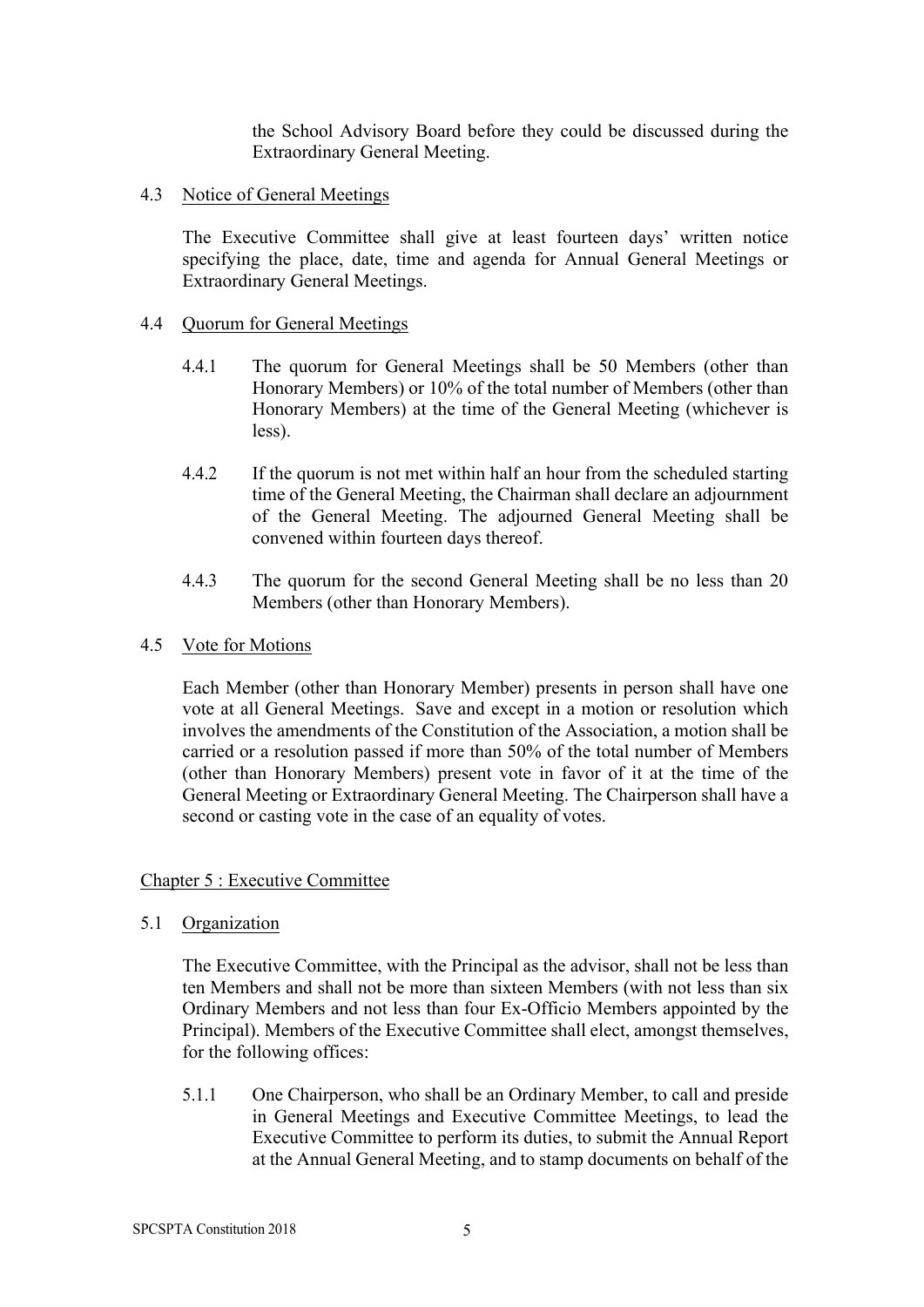**Association** 

- 5.1.2 Two Vice Chairpersons, one of whom shall be an Ordinary Member and the remaining one shall be the Vice-Principal, to assist the Chairperson to perform his/her duties. In the absence of the Chairperson, the Ordinary Member Vice-Chairperson shall temporarily act as the Chairperson.
- 5.1.3 Two Treasurers, one of whom shall be an Ordinary Member and the remaining one shall be an Ex-Officio Member, to prepare the master budget, to keep up-to-date accounts of the Association, to submit the Financial Report which shall be audited by the Honorary Auditor, and to introduce it in the Annual General Meeting for approval.
- 5.1.4 Two Secretaries, one of whom shall be an Ordinary Member and the remaining one shall be an Ex-Officio Member, to prepare all agendas for meetings, to compile all minutes and reports, to handle all internal and external correspondence, to update the Member Directory, and to keep all correspondence and the stamp of the Association.
- 5.1.5 Other General Officers, among whom shall be at least one Ex-Officio Member, to coordinate the general affairs of the Association and the planning and implementation of activities organized by the Association, and to inform Members on activities organized by the Association.
- 5.1.6 The Executive Committee may appoint additional co-opt members of the Executive Committee.

# 5.2 Powers and Responsibilities

The powers and responsibilities of the Executive Committee include the following:

- 5.2.1 to represent the Association at the School Advisory Board and to elect one another to the said post;
- 5.2.2 to manage all matters of the Association when the General Assembly is in recess:
- 5.2.3 to hold at least two meetings during an academic year;
- 5.2.4 to execute all motions and resolutions of the General Assembly;
- 5.2.5 to plan and develop activities that promote the mission of the Association;
- 5.2.6 to encourage members to participate in activities organized by the Association;
- 5.2.7 to interpret the Constitution of the Association;
- 5.2.8 to call Extraordinary General Meetings when necessary;
- 5.2.9 to put forward suggestions and advice to the General Assembly; and
- 5.2.10 to set up sub-committees and approve the membership list of subcommittees, for example, volunteer groups.
- 5.3 Dissolution of the Executive Committee or Termination of a Committee Member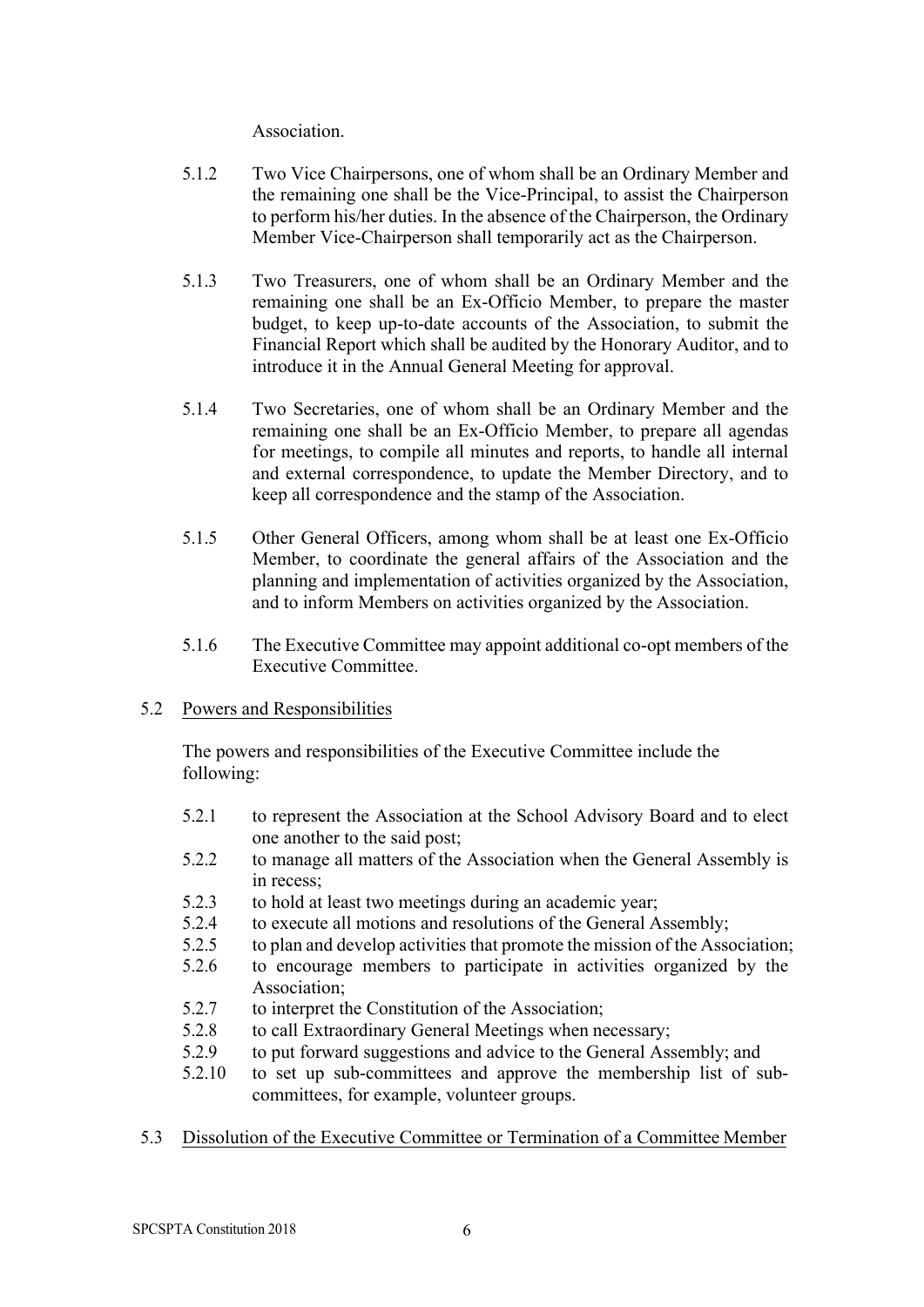- 5.3.1 The Executive Committee shall be dissolved upon the passing of a special resolution of over two-thirds of the Members (other than Honorary Members) in an Extraordinary General Meeting in which twothirds of the Members (other than Honorary Members) present or upon the decision of the School Advisory Board; or
- 5.3.2 Membership of a Member of the Executive Committee shall be terminated upon the passing of a special resolution of over two-third of the Executive Committee Members or upon the decision of the School Advisory Board.

# 5.4 Election of Members of Executive Committee

- 5.4.1 Term of Office
	- (i) The term of office for all Members of the Executive Committee shall be two years, subject to the restriction that Ordinary Members shall not serve more than three terms.
	- (ii) Notwithstanding subsection (i), half of the Members of the Executive Committee elected for the year 2014/2015 shall serve for a one-year term and another half shall serve for a two-year term. The Executive Committee are to reach agreement among themselves for the Members serving for one-year term and those serving for two-year term. This shall be a one-off arrangement.
	- (iii) The decision as to which Members shall serve for a one-year term shall be made by all Members of the Executive Committee among themselves at the time of election.
	- (iv) Each Ordinary Member elected in accordance with Clause 5.4.2 shall retire from office at the next election of Executive Committee Members.
	- (v) A retiring member shall be eligible for re-election.
	- (vi) All Executive Committee Members are on an honorary basis and are not entitled to remuneration.
- 5.4.2 Election of Executive Committee Members
	- (i) Ordinary Members of the Executive Committee shall be voted by the Ordinary and Ex-Officio Members in the Annual General Meeting, if applicable.
	- (ii) Ex-Officio Members of the Executive Committee shall be appointed by the Principal.
- 5.4.3 Nomination of Executive Committee Members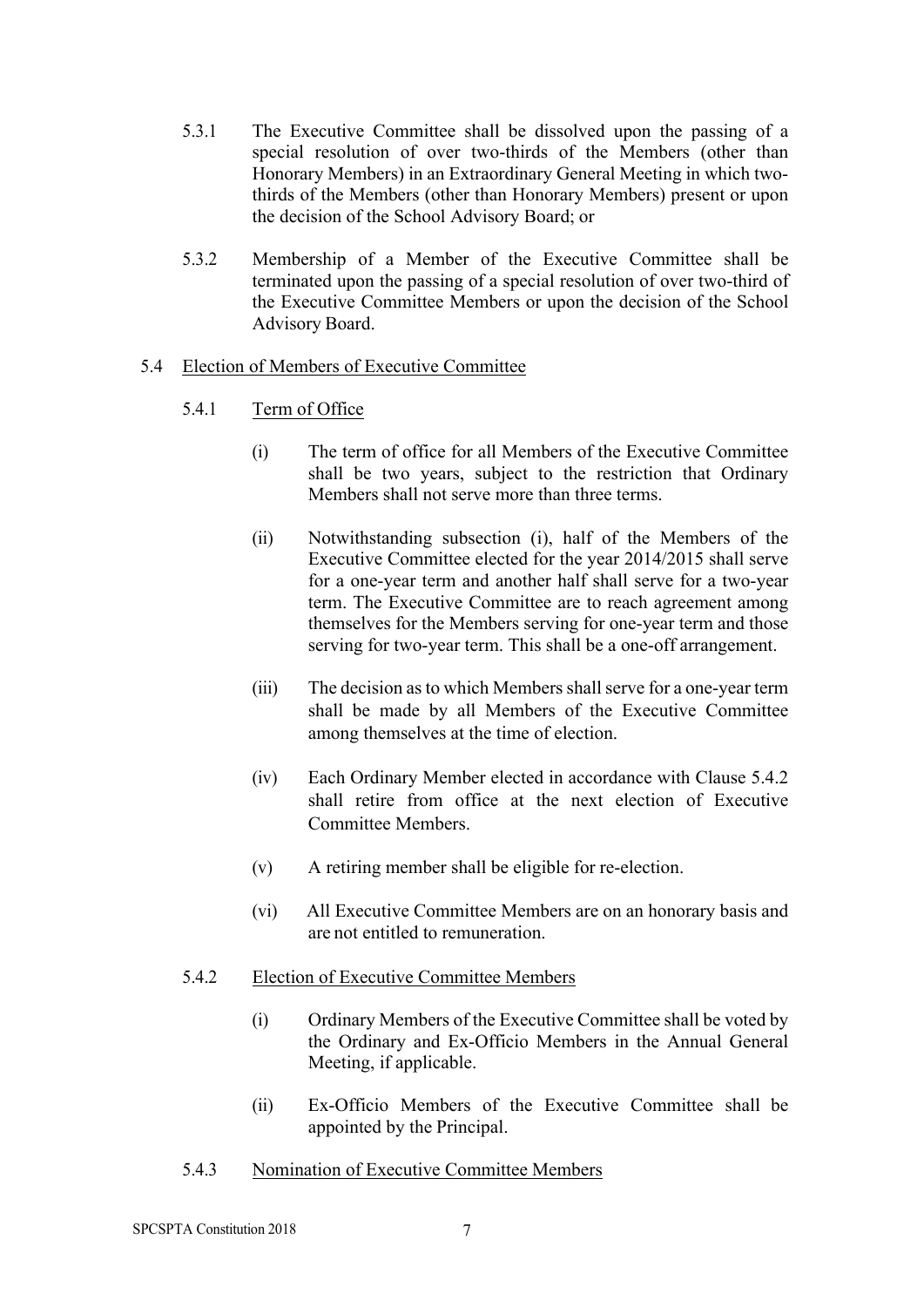Members may nominate Ordinary Members for the Executive Committee Election in writing two weeks before the Annual General Meeting.

#### 5.4.4 Voting for Executive Committee Members

Office-bearers in the Executive Committee shall be elected by Members of the Executive Committee. In case of two nominees receiving the same number of votes, a second round of election shall be carried out. If the two nominees receive the same number of votes in the second round of election, then a draw shall be carried out to determine whom shall be elected.

Members of the Executive Committee shall elect members to the offices of the Executive Committee within fourteen days from the establishment of that Executive Committee.

The immediate past Executive Committee shall complete the handing over of outstanding tasks to the new Executive Committee within one month from the establishment of the new Executive Committee.

### 5.4.5 Filling of Vacancies

The Executive Committee shall have the power to select alternate members to fill the vacancies occurring during its term. The vacancy of an Ex-Officio Member shall be filled by the appointment of the Principal. The vacancy of the Chairperson shall be filled automatically by the Vice Chairperson who is an Ordinary Member.

#### 5.5 Executive Committee Meetings

- 5.5.1 Each Executive Committee shall hold at least two meetings during every academic year.
- 5.5.2 Notice of the meeting and the agenda shall be served on each Member of the Executive Committee at least 10 days prior to the day of the meeting.
- 5.5.3 Not less than 50% of the Members of the Executive Committee present shall constitute a quorum.
- 5.5.4 All decisions shall be made official and binding only if over half of the Members present vote in favour.
- 5.5.5 At all meetings of the Executive Committee, each Member of the Executive Committee presents in person shall have one vote and the Chairperson shall have a second or casting vote in case of an equality of votes.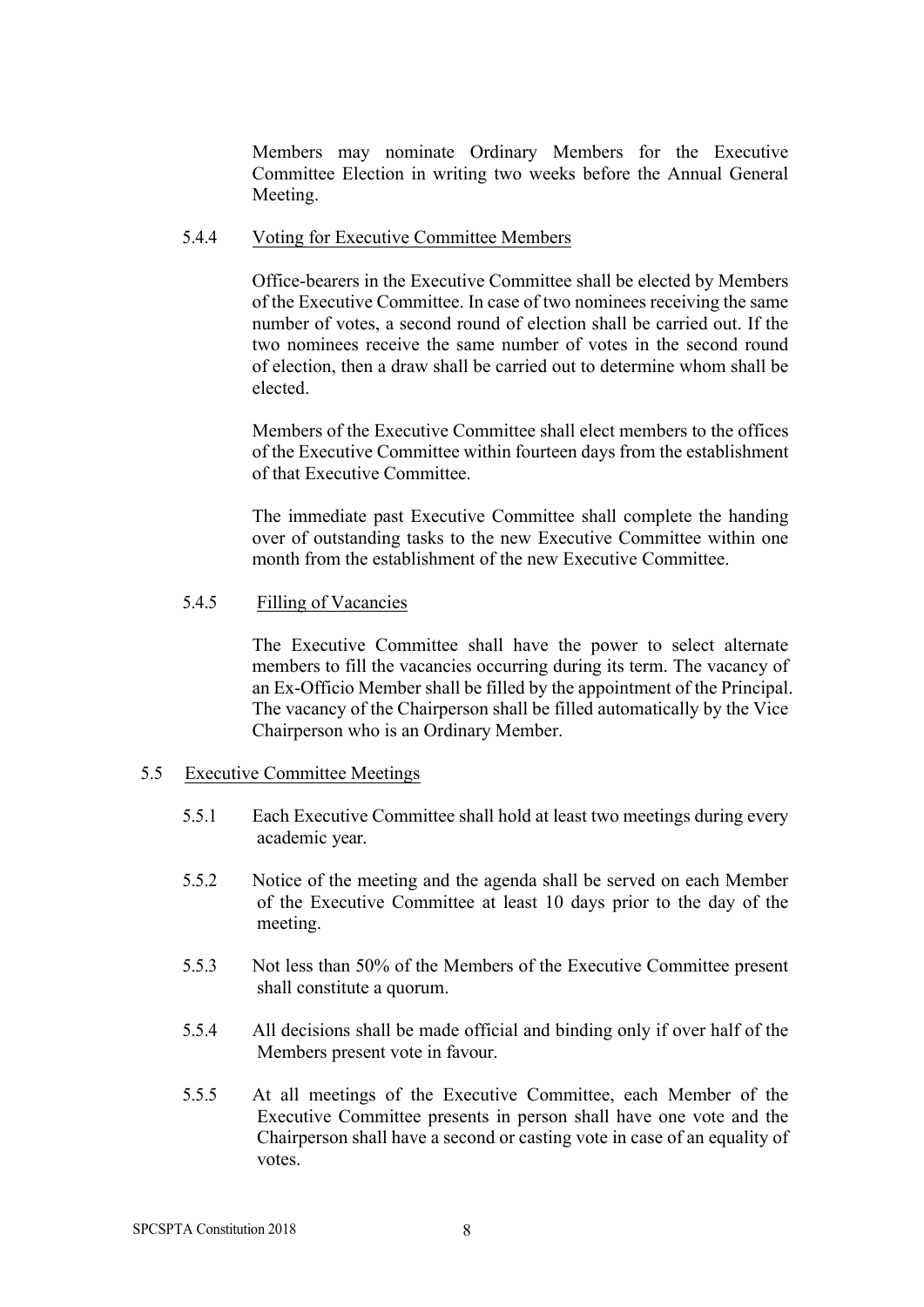5.5.6 The membership of a Member of the Executive Committee shall be terminated if that Member fails to attend two Executive Committee Meetings consecutively without any reasonable explanation.

### Chapter 6 : Finance

- 6.1 All funds, income and subscription fees shall be collected and deposited in the designated bank account(s) of the Association in the name of "St. Paul's Convent School Parent-Teacher Association". All cheques shall be jointly signed by any one member from each group forming group A and group B of the Executive Committee Members.
- 6.2 Any funds, income and property of the Association shall be applied solely to its regular expenditures, activities and matters stipulated under its aims and the promotion of the aims of the Association as set forth in the Constitution of the Association.
- 6.3 The Treasurer shall:
	- (i) be responsible for the management of the income and expenses of the Association;
	- (ii) report on the financial situation of the Association at the Executive Committee Meeting<sup>.</sup>
	- (iii) prepare financial report for the current financial year for auditing by the Honorary Auditor;
	- (iv) present the audited financial statements of the Association for approval by the Executive Committee; and
	- (v) present the audited financial statements of the Association for approval at the Annual General Meeting.
- 6.4 The financial year shall commence on 1st September and end on 31st August of the following year except for the first financial year, which shall commence on the day of registration of the Association.
- 6.5 All receipts of the Association shall be retained for at least seven years.
- 6.6 The Executive Committee is empowered to use the funds of the Association as it thinks fit. Any expenditures of the Association shall be approved by the Executive **Committee**
- 6.7 The annual net income of the Association shall contribute to the Association Fund. The Executive Committee is empowered to use the Association Fund as it thinks fit.
- 6.8 The budget of the Association shall be compiled in accordance with the principles of keeping expenditures within the limits of revenues and maintaining a balance between revenues and expenditures. The Association shall not incur debts.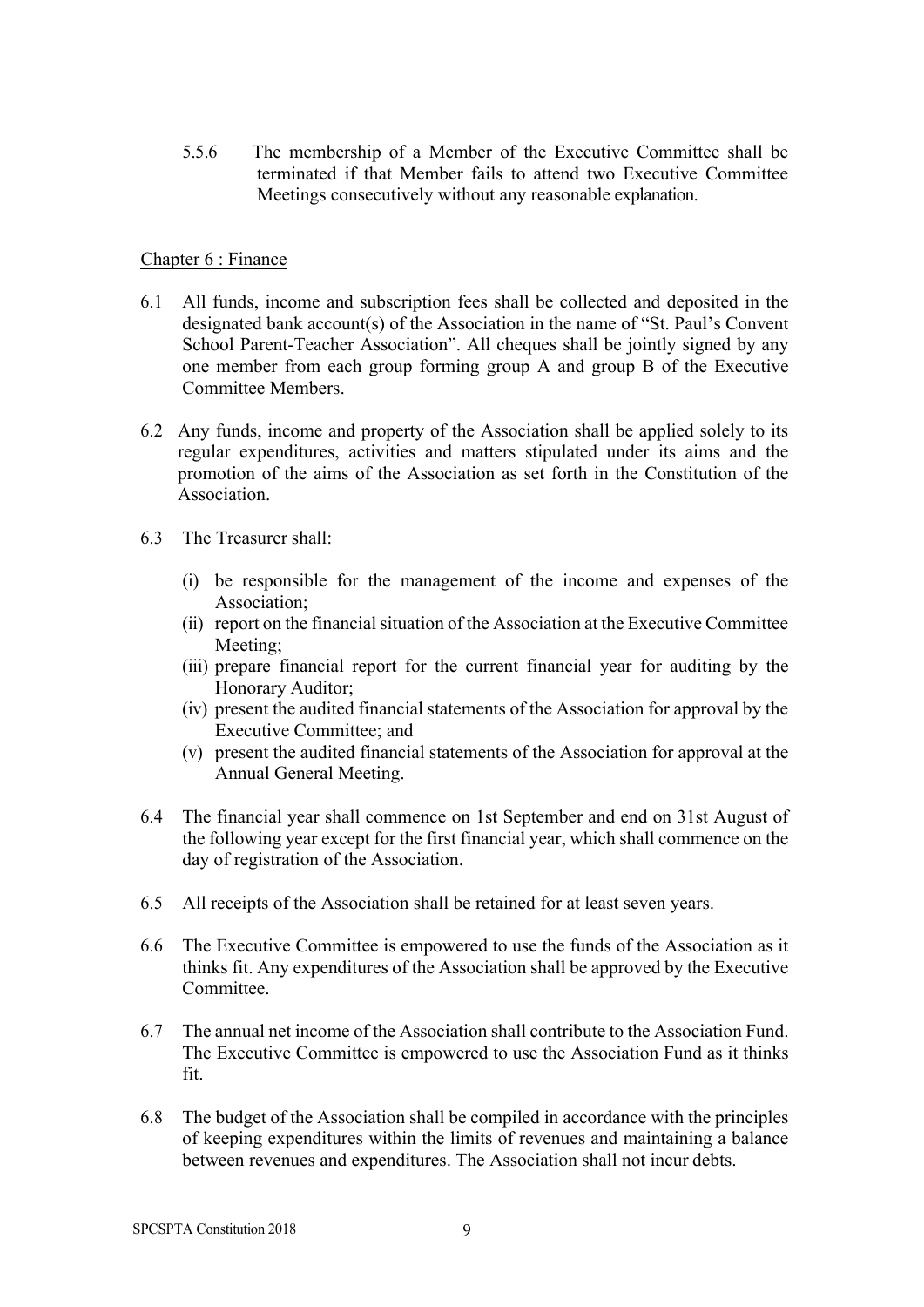- 6.9 The budget of the Association shall not contain any deficit.
- 6.10 The Association may receive donations.
- 6.11 If upon the winding up or dissolution of the Association there remains a debt, such debt shall be shared amongst Ordinary Members. In any event, the maximum liability of each Ordinary Member shall not exceed the amount of a subscription fee paid by such Ordinary Member.

Chapter 7 : Dissolution of the Association

- 7.1 The Association shall be dissolved:
	- 7.1.1 upon the passing of a special resolution of over two-thirds of Members (other than Honorary Members) present at the Annual General Meeting/Extraordinary General Meeting; or
	- 7.1.2 upon the decision of the School Advisory Board.
- 7.2 If upon the winding up or dissolution of the Association there remains, after the satisfaction of all its debts and liabilities, any property whatsoever, the same shall not be paid to or distributed amongst Members, but shall be donated to the School.

### Chapter 8 : Amendment to the Constitution

Any amendments to the Constitution of the Association shall:

- (i) be firstly approved by the School Advisory Board; and thereafter
- (ii) be passed by a special resolution of over two-thirds of the Members (other than Honorary Members) present at the Annual General Meeting or Extraordinary General Meeting.

### Chapter 9 : Exclusion of Liability

Neither the Association nor the officer thereof shall be liable for any member or guest of a member any loss of or damage to any property occurring, from whatever causes, nor for any injury sustained by any member or guest at any functions organised by the **Association** 

### Chapter 10 : Auditing of Accounts of the Association

The Executive Committee of the Association shall appoint an HonoraryAuditor who shall audit at least once a year the accounts of the Association with the financial year ending 31st August.